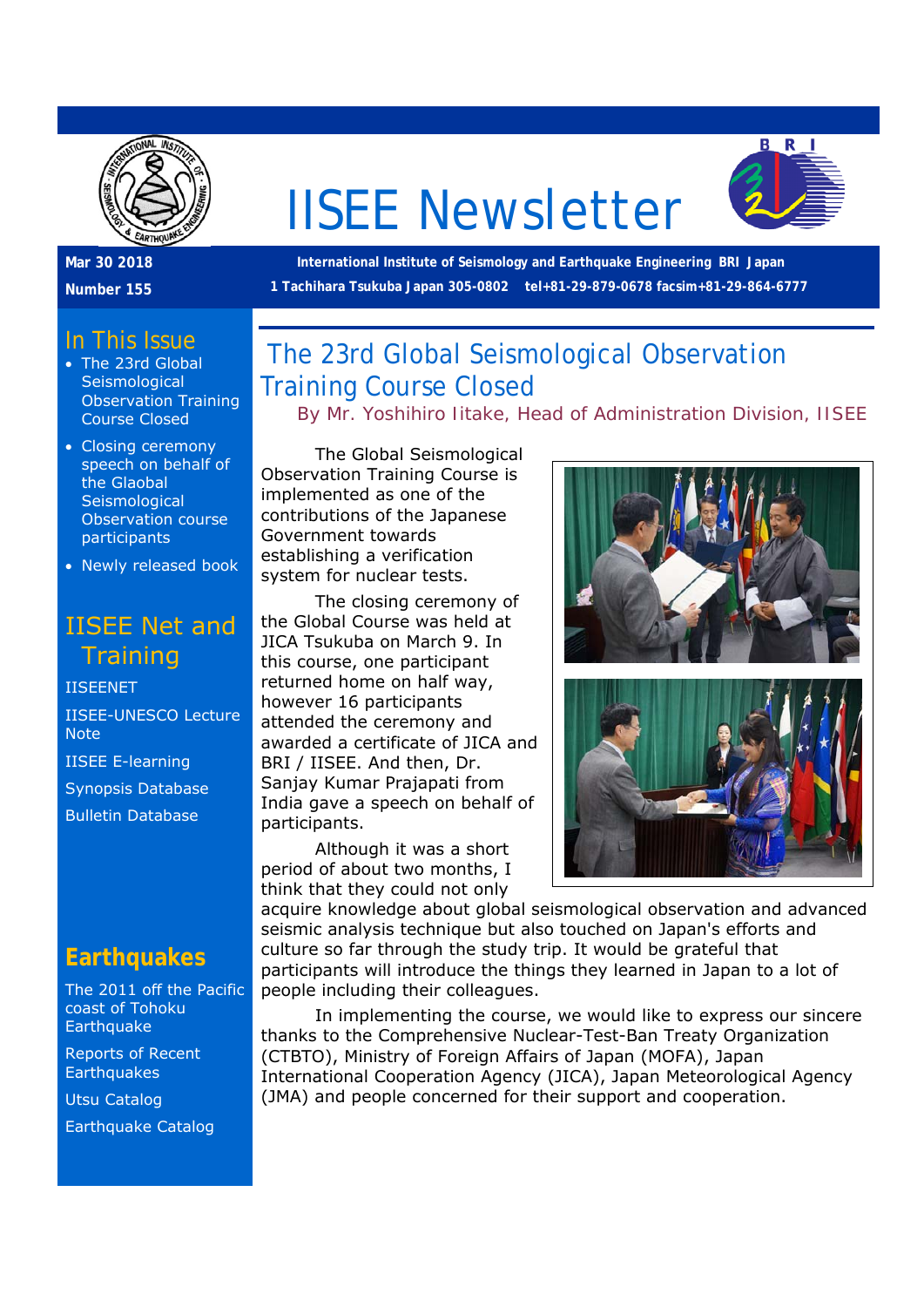#### **Call for Papers**

IISEE Bulletin is now accepting submissions of papers for the seismology, earthquake engineering, and tsunami. Developing countries are targeted, but are not limited.

Your original papers will be reviewed by the editorial members and some experts.

NO submission fee is need.

Try to challenge!!



### Closing ceremony speech on behalf of the Global Seismological Observation course participants  *By Dr. Sanjay Kumar Prajapati (India)*





 Dr. Mitsumasa MIDORIKAWA, President of Building Research Institute-BRI, Mr. Masayuki TAKAHASHI, Director General of Japan International Cooperation Agency-Tsukuba Center - JICA, Dr. Toshiaki YOKOI, Director of International Institute of Seismology & Earthquake Engineering-IISEE, Distinguished guests and fellow participants here present.

 Today, I am privileged and honoured to speak on behalf of the 2017: Global Seismological Observation training course participants who have just completed their training. First and foremost, I would like to take advantage of this opportunity to express our profound gratefulness to the Government of Japan – Ministry of Foreign Affairs (MOFA), Japan International Cooperation Agency (JICA), Building Research Institute (BRI) and International Institute of Seismology & Earthquake Engineering (IISEE) for their invaluable coordination in making this course to be a success.

 We all feel fortunate to have had the chance to be part of the JICA Global Seismological program. The program offered us the opportunity to spend about two months away from our home. Before trip to Japan we knew very little about Japanese culture or way of life in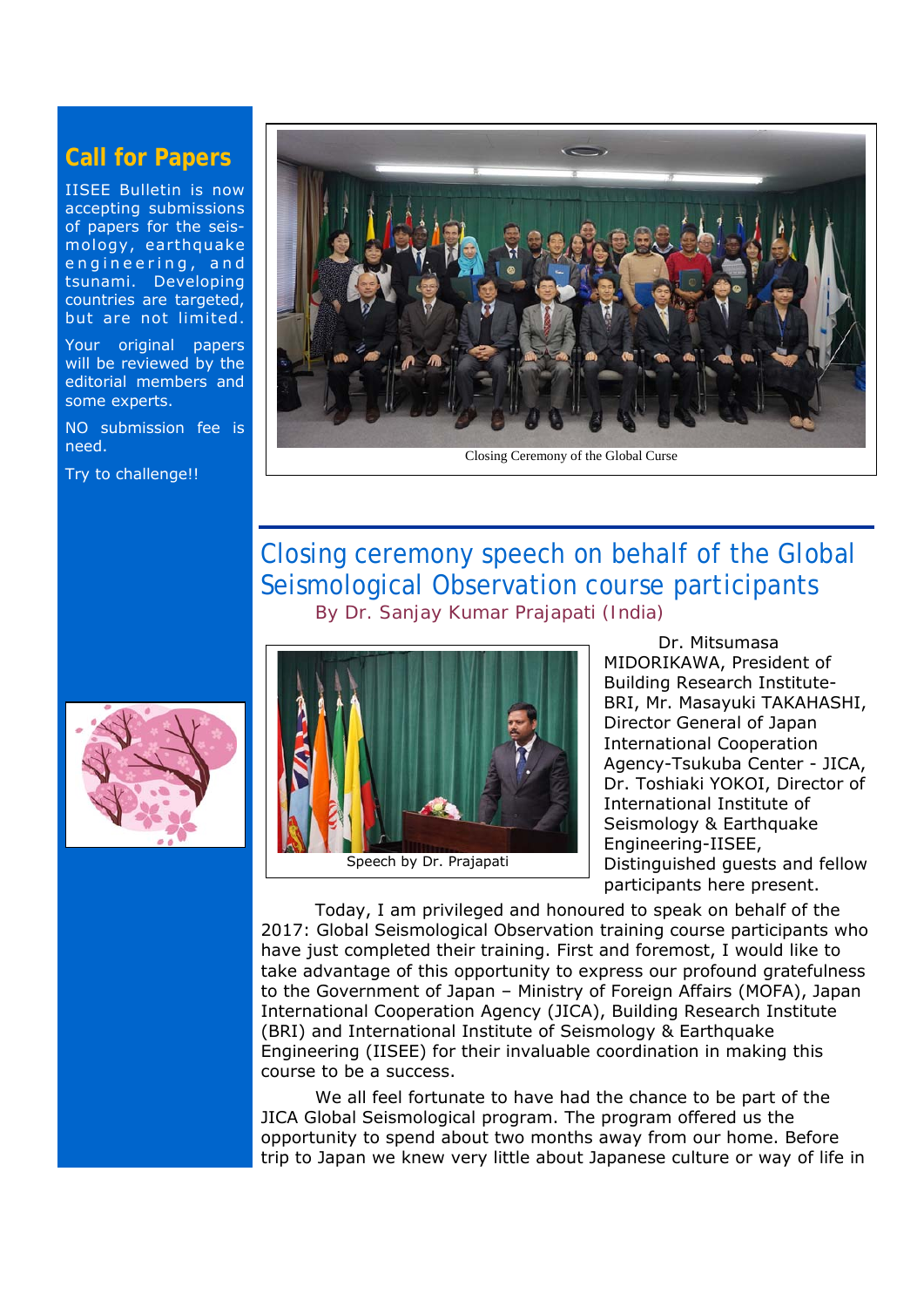

Enjoy, Now

the country. I believe that we have managed to achieve the main objective of the training which is to be able to distinguish natural seismic events from nuclear explosions. This was made possible through the efforts of the hard working lecturers who took their time to explain these concepts to us. Besides from meeting the course objective, I am confident that we can also speak basic Japanese and have also learnt about the Japanese culture as we have been sensitized to it through visiting cultural heritages in the country.

 Although we cannot express our sincere gratefulness to the lecturers as individuals, we would like to say to all of them: Nintaizuyoku watashitachi o shidoushite kudasatte arigatōgozaimashita (thank you very much for teaching us in patience).

 As this is our closing ceremony, it is my sincere hope that this closing will not be the end of the friendship that has been established amongst fellow participants. Let us not put the resources of our sponsors to no avail but let us be instrumental in numerous ways in realizing the objectives of this workshop are put into practice in our respective countries.

 All good things must come to an end. Sadly, though, it's goodbye time. Tomorrow it will be a time to go back home. Although we are excited to be reunited with our families, friends, loved ones and pets, we just cannot help it, but we all feel a tinge of sadness in our hearts in leaving this place we have had to call home for these past two months. We will miss our home here at JICA-Tsukuba Center, we will miss our classroom at BRI, we will miss Sakume-san and Inadome-san who would do a head count now and again to ensure that no-one was missing. We will miss this beautiful country of Japan and its wonderful inhabitants.

 Once again, we thank all the organisations who made this training to be a success. We are forever indebted to you. Thank you so much (Dōmo arigatōgozaimasu)!

Love you Japan.

#### Newly released book *By Dr. Toshiaki Yokoi, Director of IISEE*

 Dr. Walter Mauricio Salazar Guerra (1998-1999 Earthquake Engineering Course) an ex-participant of IISEE has published a book of structural engineering in Spanish. Plese find the outline of the book below. We IISEE welcome information on such activities of exparticipants as publishing books, being awarded, obtaining academic titles and so on.

Title: PRO STRUCTURAL 3D Software para el análisis de estructuras Author: Walter Mauricio Salazar Guerra Publisher's Name: David Publishing Company (http://www.davidpublisher.org/) ISBN: 1-934502-26-X

#### **Contact Us**

The IISEE Newsletter is intended to act as a go-between for IISEE and ex-participants.

We encourage you to contribute a report and an article to this newsletter. Please let us know your current activities in your countries.

We also welcome your co-workers and friends to register our mailing list.

iiseenews@kenken.go.jp http://iisee.kenken.go.jp